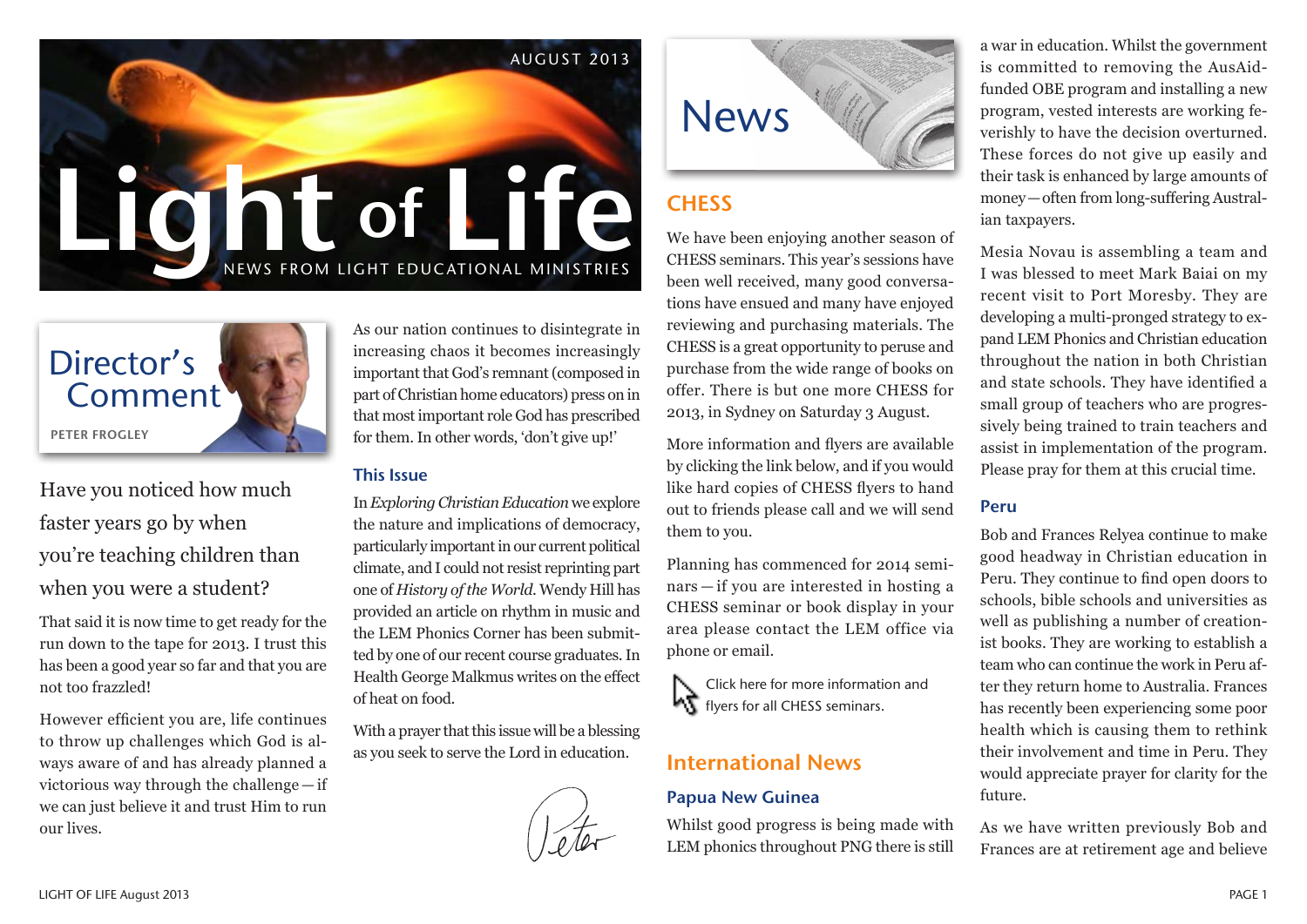God is leading them home to be with family and friends in Australia. Their dilemma is that they have so enjoyed serving the Lord in Peru they are having difficulty setting a departure date!

Tentative plans are forming for me to visit for a round of conferences in February 2014. This would probably be the last visit whilst the Relyeas are permanently residing in Peru.

# Home education survey



We have been asked to let you know of research work being conducted by Nicholas Gamble. This research work could be valuable in understanding home education in Australia and you may wish to participate. A note of

caution, however, that such research is valuable not only to supporters of home education but also to detractors (such as educational authorities) and care should be taken in what is divulged by any who choose to participate.

My name is Nicholas Gamble and I am undertaking a research project into the demographic characteristics and well-being of Australian parents who home educate their children as part of my PhD research at Monash University. I am seeking parents who home educate/homeschool one or more of their children (aged 4–18 years) to complete an anonymous online questionnaire (www.homeedresearch.com) that should take approximately 45–60 minutes. I am hoping that Light Educational Ministries, through your *Light of Life* publication, can help me publicise the existence of the questionnaire. I have attached a formal request that has been approved by the Monash Ethics Committee. Additionally, there is more information about me and the project on the www.homeedresearch.com website.

If you would like any further information or have any questions please do not hesitate to contact me.

Regards,

Nicholas Gamble 03 9905 2388 nicholas.gamble@homeedresearch.com



# Exploring **Christian**  Education PFTFR FROGLEY

# No. 89: The Nature of Governance

The idea of governance goes to the heart of the nature and character of God.

Any governance of human beings flows from their understanding of authority, because governance is the exercise of authority. As God is God, all authority must abide in Him. As Jesus declared in Matthew 28:18, 'All authority has been given to Me in heaven and on earth.'

From this logical and obvious foundation we look to God and His Word to understand how God expects His authority to be outworked in human relations, whether in family or civil government. The Foundation of American Christian Education have a foundational saying, 'the Bible is our political text book'. By this they mean that the Bible provides the instruction we need to govern our lives, our families, our churches and our civil governments. Indeed it could well be said that governance is the essence of the Bible.

Unfortunately, many Christians have been persuaded that Christianity and politics do not mix. This mantra has been promoted by the ungodly who do not want God to interfere in their lives, bringing guilt for their sin. This is to say they expect Christian truth to be solely for private consumption—Christians are free to 'do their religious thing'—but only within the four walls of their churches. This is what they believe constitutes 'religious freedom'. It is common to hear Christians say that we have no right to impose our values on society. This sounds like high moral ground until we ask the obvious question—'whose values, then, should govern society?' Did not Jesus declare that all authority belongs to Him? That being the case, His values must prevail and His values are those presented in Scriptures.

With the renaissance of Greek thought the idea of democracy as the true system of governance has become the ultimate truth in the western world. Note the way the West seems determined to inflict democracy on all nations; seeing any who oppose democracy as being tyrants who must be brought into line at any cost. Consider the cause of the conflicts the West has self-righteously blustered into in the past few decades. In almost every case we have been told nations must be delivered from 'tyranny' and have it replaced by 'democracy', introduced either through cooperation or by force.

But could it be possible that democracy is not a biblical idea? Consider the wellknown quote below:

A democracy cannot exist as a permanent form of government. It can only exist until the voters discover that they can vote themselves largesse from the public treasury. From that moment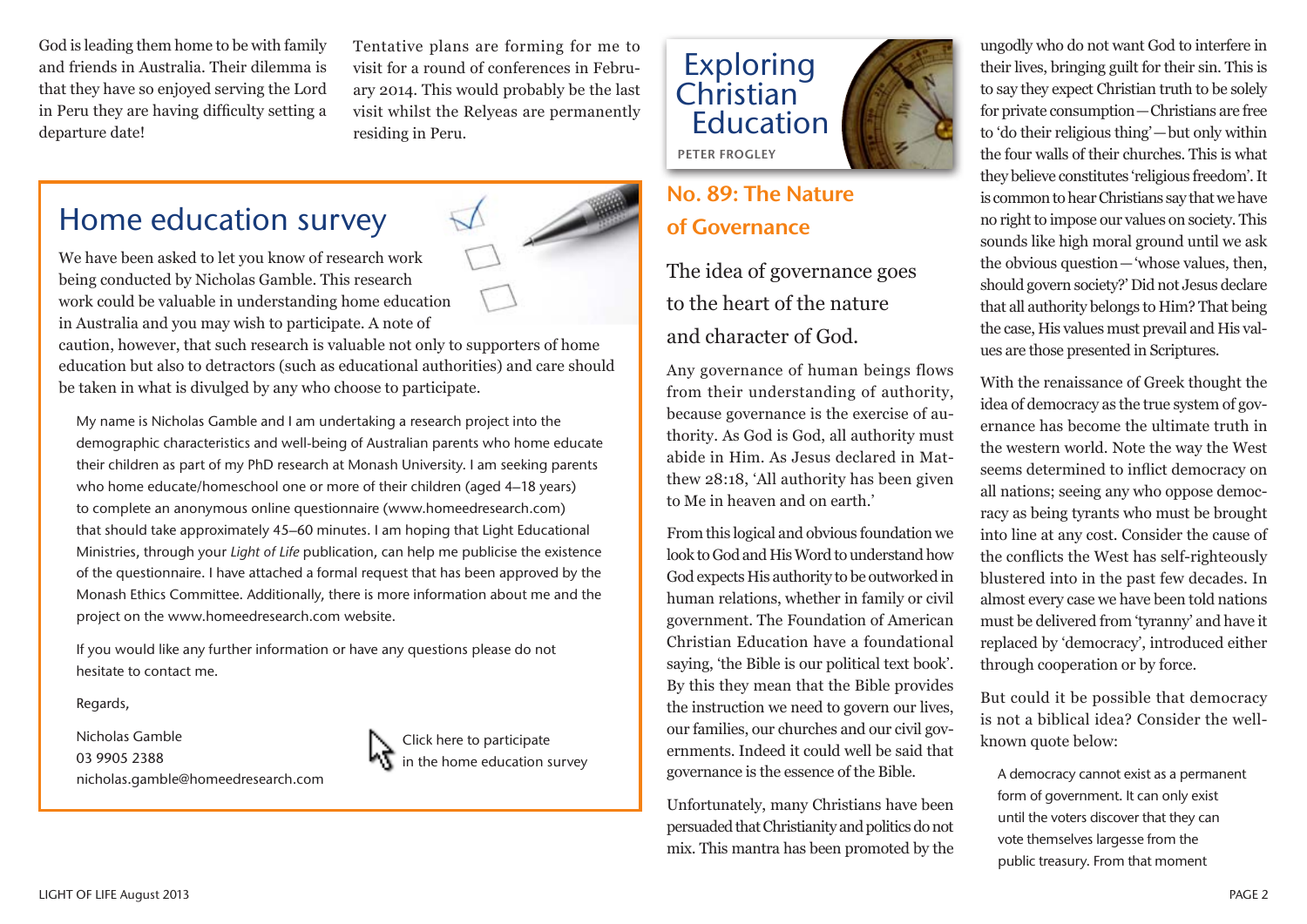on, the majority always votes for the candidates promising the most benefits from the public treasury with the result that a democracy always collapses over loose fiscal policy, always followed by a dictatorship. The average age of the world's greatest civilizations has been 200 years. Great nations rise and fall. The people go from bondage to spiritual truth, to great courage, from courage to liberty, from liberty to abundance, from abundance to selfishness, from selfishness to complacency, from complacency to apathy, from apathy to dependence, from dependence back again to bondage.

> *Possibly attributed to Alexander Tytler, Scottish historian and professor*

Powerful quotes, such as this one, often flow down to us through many channels. In this case, there is no proof that this quote is attributable to Tytler. But whoever wrote the quote had a very good understanding of the dilemma of democracy. To begin to untie this dilemma let us explore a definition of democracy.

The word 'democracy' comes from the Greek words *demos* (the people) and *kratos* (rule), and therefore means 'rule of the people.' As a political form, it is commonly understood as 'majority rule'.

A democratic government is a form of government in which the ultimate power is vested in the people.

There you have it—ultimate power is vested in the people, whereas the Bible teaches that ultimate power rests with the God of the Bible.

This is the reason why many biblical Christians say that democracy is the worst form of government. It puts the creature in the place of the Creator. Yet in Canberra the old Parliament House has been labelled the 'Museum of Australian Democracy'. Australia has never been a democracy and hopefully never will. Australia is a constitutional monarchy, but the point is that certain governmental authorities want to change the nature of our nation to complete the work of destruction they have so earnestly begun. Whilst our founders were not of great Christian stature in drafting our constitutional documents, it is alarming that our politicians have systematically worked to undermine all that was Christian in our nation's founding documents. The key to that destruction is the change of 'god' in the land; from the God of the Bible to the god of man and its political expression—democracy.

Christians, beware of changing:

- personal governance from the Holy Spirit to yourself
- family governance from the father to a democratic system
- church governance from the eldership/ leadership to the congregation.

Be also aware in the political arena that whilst the method of appointment to office may be democratic, the actual processes and decisions of government are not.

Is it possible that many Christians are unwittingly undermining the faith of their families and churches by embracing a democratic ideal?



### Part One

*Many years ago we published this amusing version of the history of the world. This history is reputed to be a compilation of student bloopers in secondary schools in the USA.*

The inhabitants of ancient Egypt were called mummies. They lived in the Sarah Dessert and travelled by Camelot. The climate of the Sarah is such that the inhabitants have to live elsewhere, so certain areas of the dessert are cultivated by irritation. The Egyptians built the Pyramids in the shape of a huge triangular cube. The Pyramids are a range of mountains between Spain and France.

The Bible is full of interesting caricatures. In the first book of the Bible, Guinesses, Adam and Eve were created from an apple tree. One of their children, Cain, once asked, 'Am I my brother's son?' God asked Abraham to sacrifice Isaac on Mount Montesuma. Jacob, son of Isaac, stole his brother's birthmark. Jacob was a patriarch who brought up his twelve sons to be patriarchs, but they did not take to it. One of Jacob's sons, Joseph, gave refuse to the Israelites.

Pharaoh forced the Hebrew slaves to make bread without straw. Moses led them to the Red Sea, where they made unleavened

bread, which is bread made without any ingredients. Afterwards, Moses went up on Mount Cyanide to get the ten commandments. David was a Hebrew king skilled at playing the liar. He fought with the Philatelists, a race of people who lived in biblical times. Solomon, one of David's sons, had 500 wives and 500 porcupines, and yet was still considered to be wise.

Without the Greeks we wouldn't have history. The Greeks invented three kinds of columns — Corinthian, Doric and Ironic. They also had myths. A myth is a female moth. One myth says that the mother of Achilles dipped him in the river Stynx until he became intolerable. Achilles appears in the Iliad, by Homer. Homer also wrote the Oddity, in which Penelope was the latest hardship that Ulysees endured on his journey. Actually, Homer was not written by Homer, but by another man by that name.

Socrates was a famous Greek teacher who went around giving people advice. They killed him. Socrates died from an overdose of wedlock. In the Olympic Games, Greeks ran races, jumped, hurled the biscuits and threw the java. The reward to the victor was a coral wreath.

The government of Athens was democratic because the people took the law into their own hands. There were no wars in Greece, as the mountains were so high that they could not climb over to see what their neighbours were doing.

When they fought with the Persians, the Greeks were outnumbered because the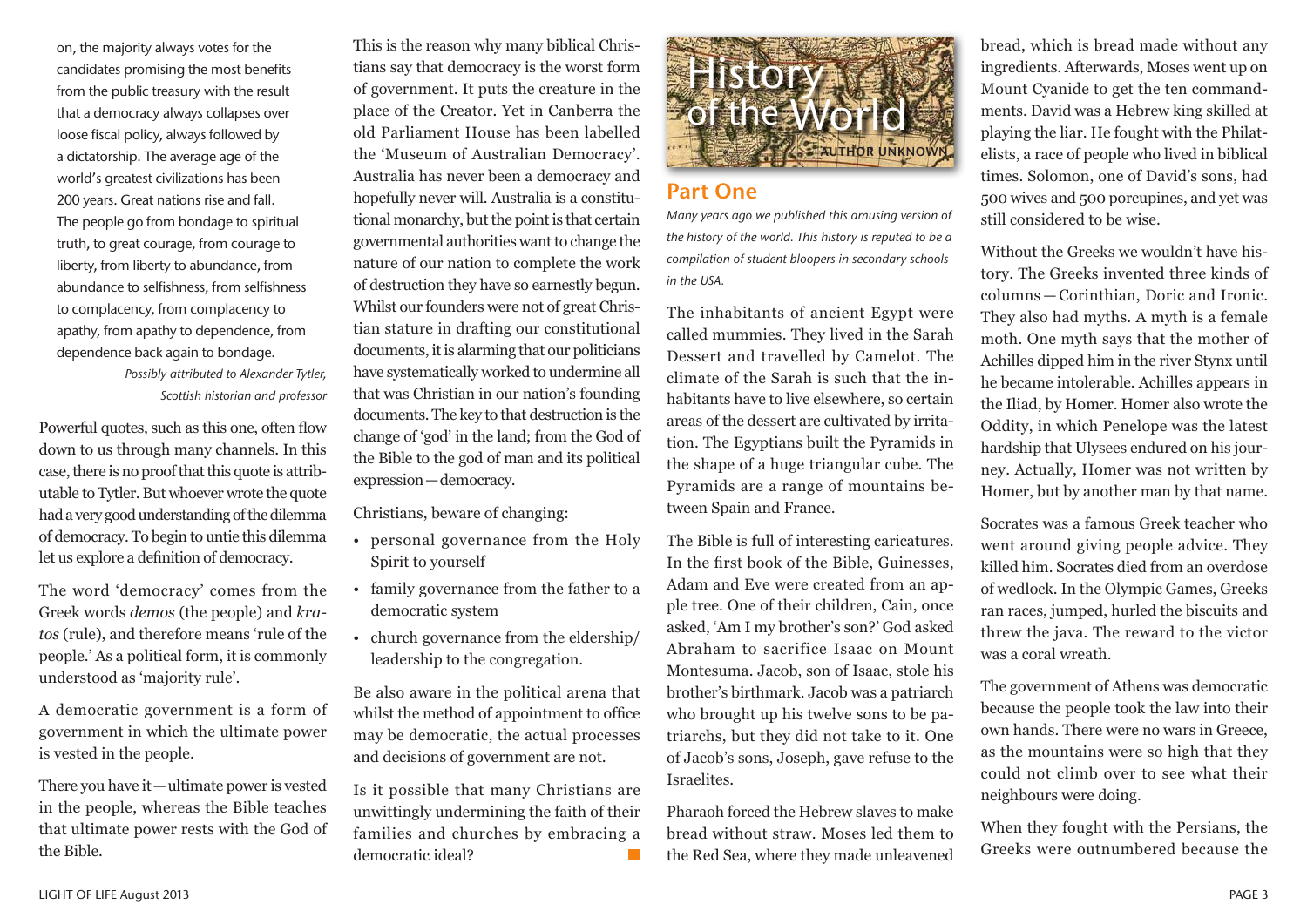Persians had more men. Eventually, the Ramans conquered the Greeks. History calls people Romans because they never stayed in one place for very long. At Roman banquets, the guests wore garlics in their hair. Julius Caesar extinguished himself on the battlefields of Gaul. The Ides of March murdered him because they thought he was going to be made king. Nero was a cruel tyrant who would torture his poor subjects by playing the fiddle to them.

Part two to follow next issue!



# No 1: Rhythm and Beat

This is the first in a series of short music articles to help understand some basic music concepts.

Music is such an influential part of everyday life with powerful effects, subtle as well as obvious.

Many parents express concern about certain styles of music and their effects, but they lack knowledge and confidence to discuss music with their children. Each article will focus on one specific music element, giving a simple definition and a

brief description on how to discern Godhonouring music.

Firstly we will jump in the deep end and look at possibly the most sensitive, controversial music elements which easily dominates music — rhythm and its partner, beat. These work together and many confuse them.

# Beat

**The State** 

The simplest definition is 'Beat is e-ven just like se-conds tick-ing on a clock.' Watch a clock and say aloud one syllable with each tick of the second hand. You will feel how even and steady beat is.

# Rhythm

'Rhythm is looooong and short sounds (take a quick breath)and silences moving through a tiiiimeliiine.' The repeated vowels lengthen the vowel sound. The quick breath represents silence. Practise these two definitions several times and feel the difference.

# Time

Beat and rhythm are both based on time. Time has a start, a middle and an end. In the big picture, God created the earthly timeline in the days of Creation (Genesis 1:1). The middle has lasted thousands of years and will come to an end (Luke 21:33).Our lives have a beginning, middle and end as do rhythm and beat in music even if it is only a few minutes long. A clock ticks (beats) silently or quietly in the background all the time and we do not notice it—just like our heartbeats. Time, rhythm

and beat are essential to our lives. Beats are used to measure the length of sounds and silences just as a ruler measures length in centimetres or a clock measures time.

# Beat and the heart

Beat is repetitious and monotonous as it moves along the timeline. A short definition could be 'Beat is boring.' Beat is the 'thump, thump, thump' from the car next to you at the traffic lights. Music beat, like our heartbeat, is essential but also very stressful when extreme. Just as heart palpitations cause stress to the body, so fast beats in music overstimulate and cause stress. When the heart beat is quickened the body wants to move. Slow heartbeats mean relaxation. Music beat affects our heartbeat and can make our body move more or slow down. Our hearts try to align with the beat of the music. Excessive loud beat can be hypnotic, addictive and lead to mind control by the manipulator.

# Rhythm patterns

In contrast to beat, rhythm has more variety and interest with countless different patterns of long and short sounds and silences which move around the regular even beat. The word rhythm comes from the Greek *rhythmos* meaning 'measured movement'. Some sounds and silences might last two or three or four beats or even a half or quarter of beat. Together rhythm and beat cause movement and patterns. Hence we talk about the 'rhythm of life' referring to patterns and cycles.

# Syncopation

Syncopation is when sounds are emphasised between the main regular beats, and therefore can be called 'off beat' or 'back beat'. Syncopation can become a major issue when used in extremes. The heart naturally wants to align with the main beat, but when the offbeat is louder than the main beat, the heart gets confused, causing a physical reaction. The body moves, especially the hips. Syncopation is not always negative. Many classical and modern composers have used it sparingly and with positive results. Syncopation can be likened to spices in food. Too much spoils the taste and makes you ill. Excessive syncopation affects health.

# A dangerous combination

Combining excessive beat, rhythms and syncopation with excessive loudness and speed has dramatic effects on the body, mind, emotions and spirit. Certain hormones called opioids are released from the brain. Sex hormones and organs are affected and a 'high' is experienced. Pain thresholds are raised so the volume knob is turned up for more stimulation. The cycle continues and leads to addiction just like sugar, caffeine or nicotine. Evidence for this is easily seen in the immoral behaviour of youth who listen to contemporary music styles.

# Rhythm and the body

Because of the direct physical effects of rhythm and beat, we can say that rhythm represents the body, the carnal nature of man. In later articles we will learn how melody represents the spirit and harmony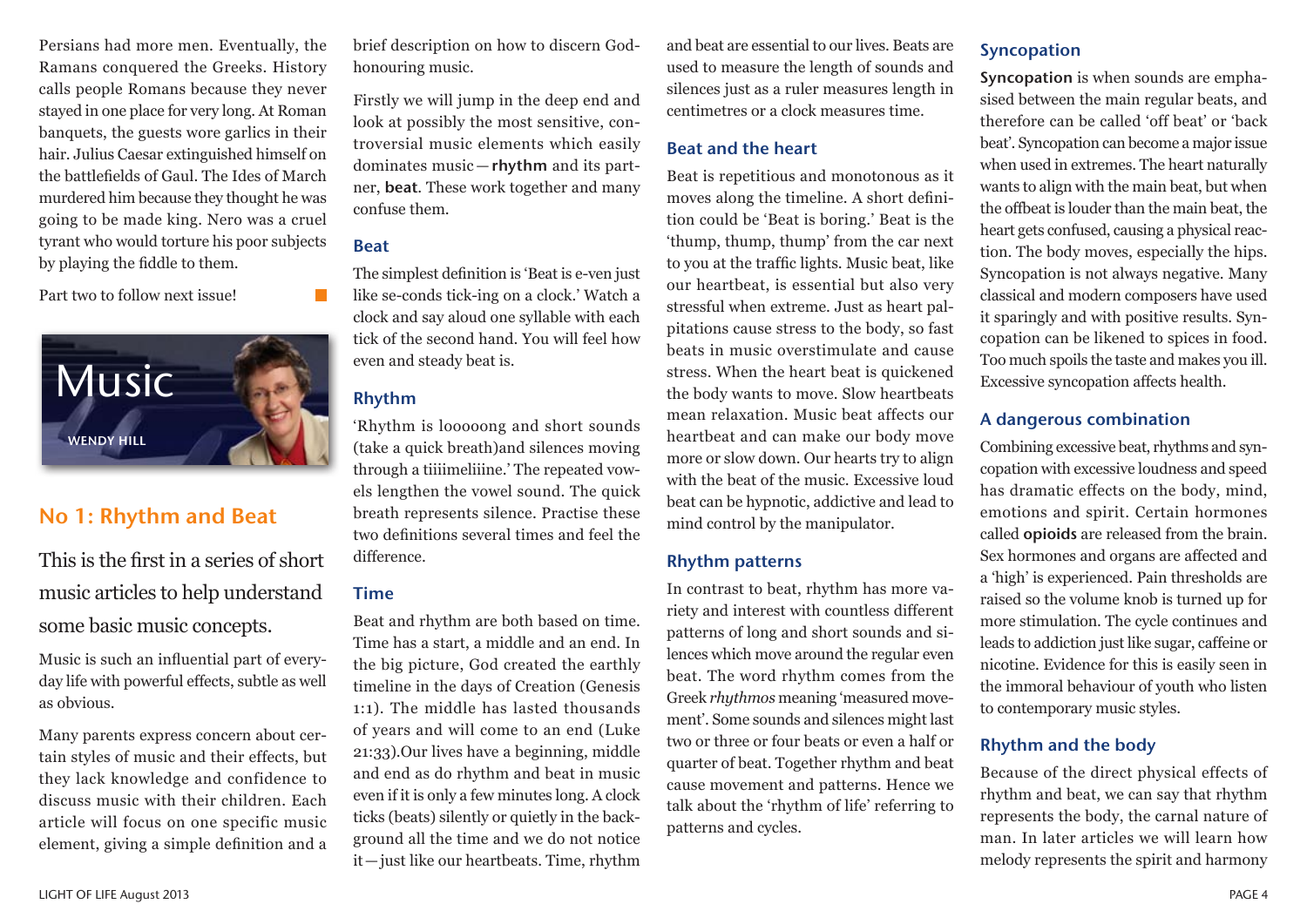the soul and also learn how to discern positive, healthy musical balance between the three elements.

# Rhythm silences

An important and often neglected part of rhythm is the silences or breaths in music. These bring rest and refreshment to the rhythmic movement along the timeline. In music, silences are called rests and they can be likened to the Sabbath. God created the Sabbath to be holy day and for us to rest and be refreshed spiritually and gain more energy. God created the night/day pattern because He knows we need to rest. In the book of Psalms the word *Selah* means 'to pause, meditate, ponder and refresh the spirit'.

Musical rests, no matter how short (even microseconds), can be very effective in making the sounds lively and energetic and also provide a break from the sounds. So much popular music today is relentless, beat-driven and too loud with no rest at all. This drains and exhausts the body and mind. Ecclesiastes 3:7 tells us 'There is a time to be silent and a time to speak.'

#### The noise of war

In closing I would like to point out that the issue of rhythm and beat is not new but age old.Four thousand years ago when Moses and Joshua came down from Mount Sinai, they knew something was wrong even before they saw the Israelites worshipping the golden calf. They heard the loud, rhythmic beat, sounds not of victory but a 'noise of war in the camp' (Exodus 32:17).

The rhythm/beat issue is just so much more noticeable today because of the discovery of electricity in the 1800s. This has led to the technology and communication revolutions of the last century. New electronic instruments create new sounds. Amplifiers make the music so much louder. Instant worldwide communication spreads music at lightning speed. Music has exploded around the world even faster than the effects of an atomic bomb.

### The power of music

Music has mighty power and can be used for good or bad purposes. In the hands of the powers behind the music industry it can be used for humanistic purposes, to manipulate youth away from their parents and for money making. In the hands of believers it is can be used as God intended it—for showing love to Him in worship,for His glory and for our health benefits. As JS Bach wrote in the early 1700s, 'Music is for the glory of God and the refreshment of man.'

By understanding these basic concepts of rhythm and beat we can be much more discerning in determining what styles of music are worshipful and hopefully guide our children's listening habits. As a teaching aid, the *Elements of Music* course covers rhythm and beat throughout the four volumes and shows how it was used throughout history as well as giving theoretical and practical knowledge.

Click here for more information and 7 other music articles by Wendy Hill



# Temperature and our food

The day after God created grasses, seeds, fruits and vegetables, He created a source of light and heat so that plant and human life could be sustained.

God hung the earth in just the exact place in the universe so that the earth could support life! To think that all this precision just happened by chance is beyond my comprehension. With this as an introduction, let's look at the effect that temperature has upon life… and death.

# How temperature affects the body

Have you ever thought about the effect temperature has on our physical bodies? For instance, if a person has a fever of 40°C we get concerned.

At the temperature of 41°C we become extremely concerned because when the internal temperature of the physical body reaches 41.5°C, brain cells start to scramble and die, and by the time the internal temperature of the body reaches 42°C, that person is usually dead!

# How heat affects the foods we eat

In addition to understanding what happens to the human body when it is exposed to high temperatures, of utmost importance is the effect temperature has on the life in the foods we eat.

For instance, at approximately 41.5°C, enzymes (the life force found in raw fruits and vegetables, seeds and nuts) start to break down. And by approximately 50°C, all enzymatic activity has ceased, destroyed by heat, and that food is now dead.

Around 65°C, the protein molecules within food start to break down, and by approximately 71°C degrees, the molecular structure of the protein has been totally deranged. This is demonstrated vividly when a raw egg white (which is comprised of almost 100% protein) hits a hot frying pan. Before our very eyes the clear, liquid jelly-like substance surrounding the yolk becomes firm and white.

Sadly, before most of the foods we eat today are consumed, it is placed in or on a heat source. We boil many of our vegetables in water, or steam our vegetables at 100°C.

Many of our foods are baked in ovens at even higher temperatures. A slow oven starts at about 120°C, while other foods are baked in ovens at over 200°C. Or we cook our food in a microwave.

These heat sources produce temperatures that destroy the life within the food.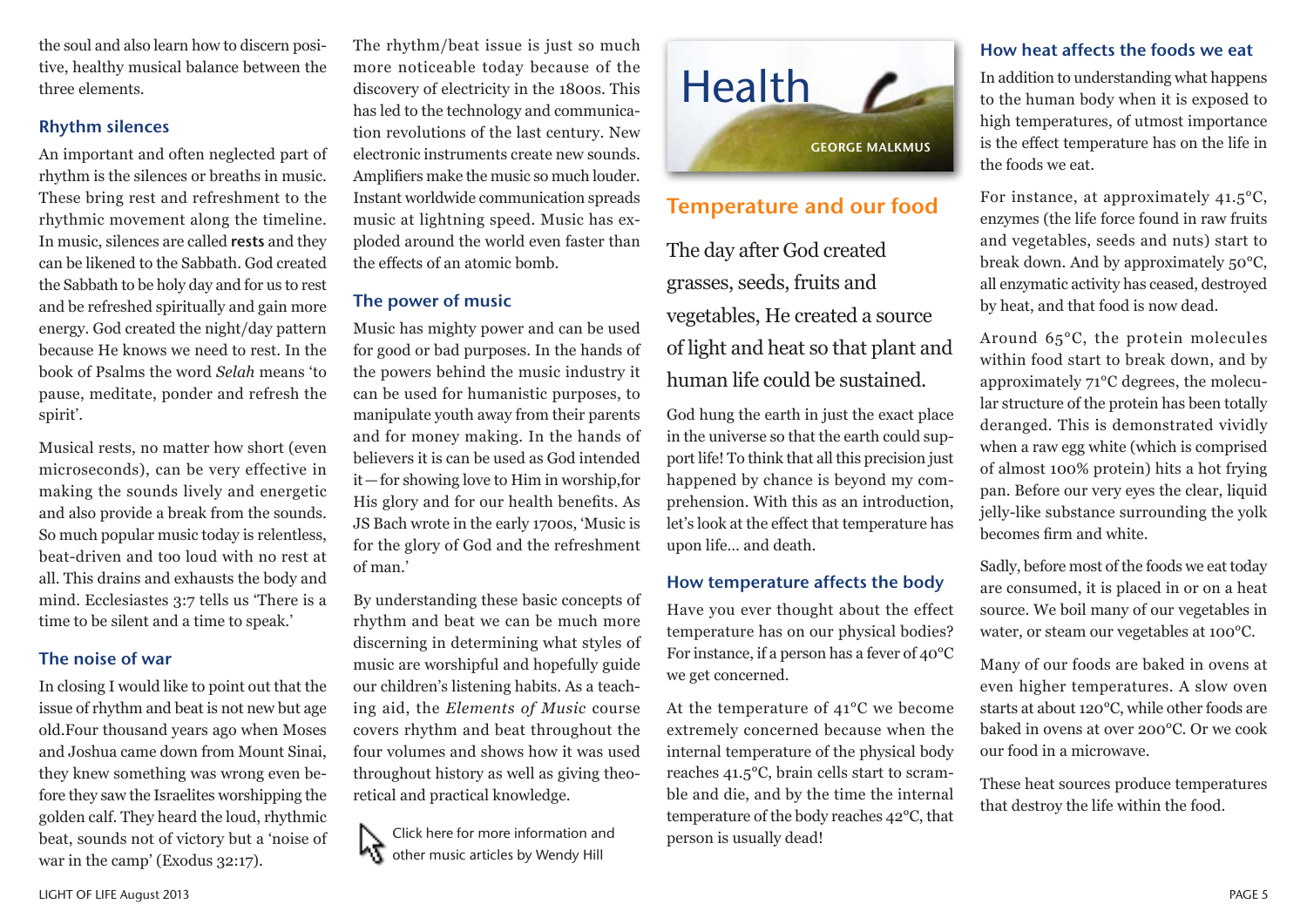#### The zookeeper's dilemma

Back in the 1920s, zookeepers thought they could economise by feeding the carnivorous animals the leftover cooked meats from the restaurants. But this practice was soon abandoned because the zoo animals being fed with this cooked flesh were getting sick and dying.

That's the reason that when you go to a zoo today, you will find the carnivorous zoo animals are always fed their flesh food in its uncooked, raw form. Indeed all carnivores in the wild eat flesh in its raw, uncooked form!

#### Pottenger's cats

One of the best-known studies of raw versus cooked foods involves a 10-year research project conducted by Dr Francis M. Pottenger in 1945, using hundreds of cats.

Pottenger fed one group of cats raw food, while the other group received exactly the same food, cooked. The results dramatically revealed the advantages of raw (living) foods over a cooked diet. The cats that were fed raw, living food produced healthy kittens year after year with no ill health or premature death.

But cats fed the same food, only cooked, developed heart disease, cancer, kidney and thyroid disease, pneumonia, paralysis, loss of teeth, arthritis, birthing difficulties, diminished sexual interest, diarrhea, irritability, liver problems, osteoporosis, and more (the same diseases common in our human cooked-food culture).

The first generations of kittens from cats fed cooked food were sick and abnormal, the second generation was often born diseased or dead, and by the third generation, the mothers were sterile.

#### Human 'cats'

Sadly, many of the results Dr. Pottenger obtained in his cat experiments can be observed in our human population today.

As a child growing up in the 1930s, the only people I remember having arthritis were the elderly who often needed a cane to assist them in walking. Today, arthritis is not just an affliction of the elderly, but there is an ever-increasing number of our youth being diagnosed with juvenile arthritis.

Diabetes used to be a disease of the elderly, too! But today, diabetes is afflicting more and more of our young people with what they call juvenile diabetes. Cancer used to be something experienced primarily by the elderly. But today, cancer is the number two cause of death among our youth.

What is going on? Why are our young people experiencing serious degenerative diseases at an ever-earlier age? And why are an ever-increasing number of young adults not being able to reproduce?

I heard a figure a year or so ago that greatly alarmed me: 42% of the young adults in our country are unable to conceive. Twenty years ago that figure was just 30%. Do you think that the almost 100% cooked food diet being consumed today might have a part in the decrease in the number of young adults being able to produce a baby today?

### A deadly diet of dead foods

I contend that the physical breakdowns in our bodies today have the same causes as the physical breakdowns the cats experienced in Dr. Pottenger's experiment.

The standard diet is predominantly a cooked (dead) food diet, lacking the necessary life force and raw building materials required to maintain a healthy physical body.

We are consuming a diet loaded with all kinds of poisons, chemical additives, artificial flavours, artificial colours and preservatives that fail to provide our living cells with the building materials they need to sustain a vibrant, living and healthy body.

# What are we eating?

I invite you to go to the grocery store and look for signs of life in the fruit and vegetable aisles. Wherever you turn, you'll see indications that the life force (enzymes) is strong within raw fruits and vegetables. You'll see bright red tomatoes, still growing on the vine. There are sweet strawberries and blueberries with their leaves still green and vital.

Now walk over to the processed food area. What do you see? Boxes. Bags. Cans. And what are on those boxes, bags, and cans? Lists of unhealthy, dead, toxic, and lifedestroying ingredients that God never intended us to eat.

Think about what you see and choose what you want to use to nourish your body!



Try this experiment to prove that cooked foods are dead foods!

- 1. Go to the store and buy 5 raw carrots.
- 2. Bring them home, cut 1cm off of the stem end of the first carrot, and place it in a shallow container of water and monitor its growth. You should start to see tiny roots emerge in a matter of days.
- 3. Take the other 4 carrots and place each of them in a different heat source—boil one, steam one, bake one, and microwave one.
- 4. Next, take each of the cooked carrots out of their heat sources, cut 1cm off of each of their stem ends and place them in a shallow basin of water and monitor their growth. No matter how long you wait, nothing will happen.

*Why do the boiled, baked, and microwaved carrots fail to grow and thrive? The answer is simple: the carrots are dead; the life force has been cooked right out of them!*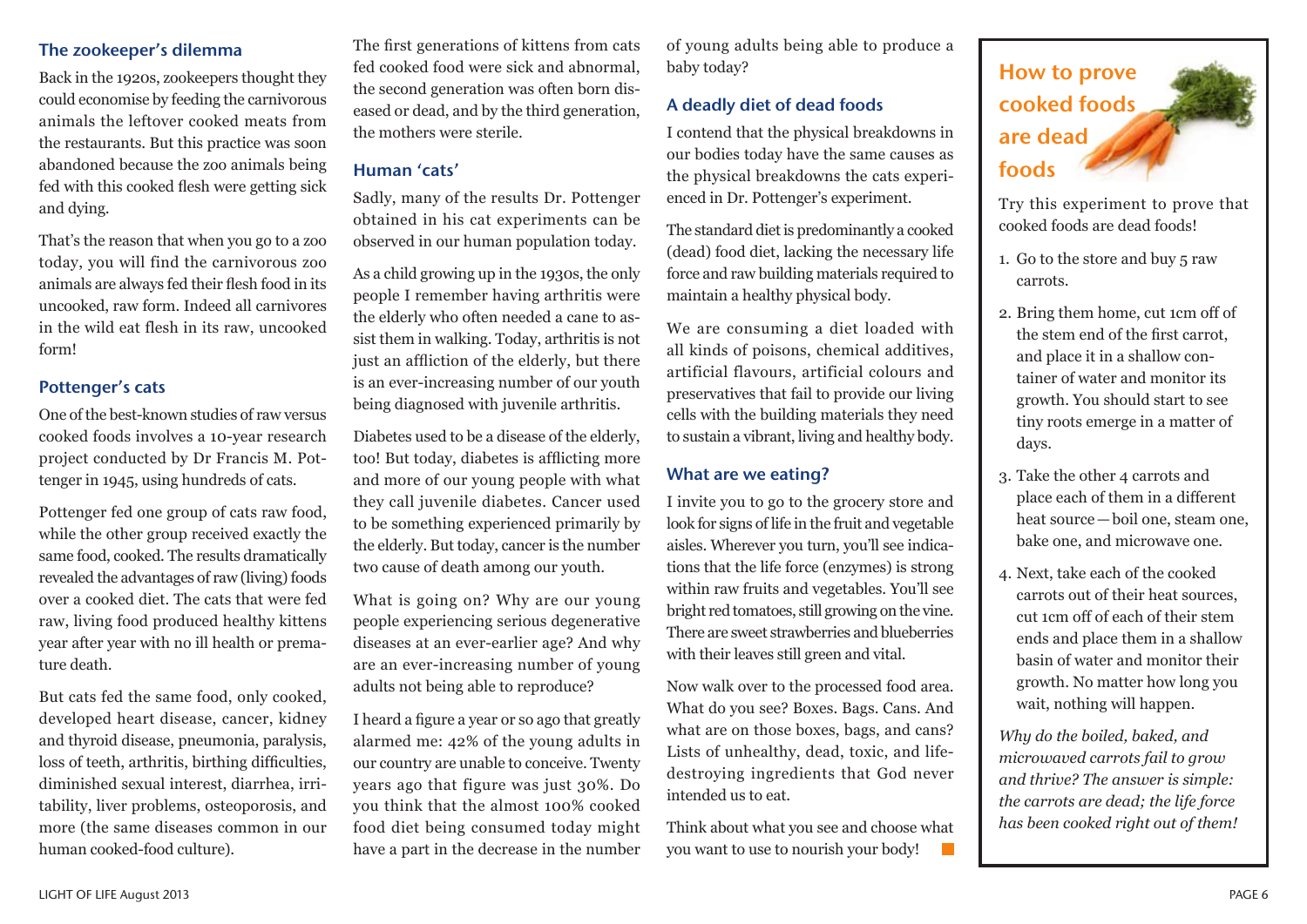

# Bob Jones University Press

### Grade 7 World Studies

This year 7 history text is an excellent example of a Christian text. Beginning with the Creation as opposed to cavemen and proceeding to the various cultures and

civilisations to the present day. It presents a strong Christian influence from a biblical philosophical position. Well illustrated with many photos, illustrations and maps, the text exposes students to the various religious and philosophical

streams that have given rise to the world's civilisations.

| World Studies Student Text                     | \$65.65 |
|------------------------------------------------|---------|
| Teacher Edition                                | \$81.80 |
| Tests                                          | \$20.35 |
| Answer Key to Tests                            | \$13.00 |
| Student Activities                             | \$30.25 |
| Teacher Edition for Student Activities \$36.55 |         |
|                                                |         |

Bob Jones University Press Click to order

# Library Books

The Robinson Crusoe Reader This is a full colour adaptation of the classic novel for younger readers (junior primary). It also includes a series of exercises for students. 90 pages, hard

cover. **\$11.35**

**WORLD** 

 $\sim$   $\sqrt{2}$ 

# William Tyndale

#### *by Lori Rich*

The story of William Tyndale, the well-educated young Englishman who was committed to seeing Englishmen have a Bible in their own language. The outworking of his vision was that he was perse-

> WILLIAM **TYNDALE**

Robinson Crusoe<br>Reader

**Supra Lucer Pros** 

cuted and pursued throughout England.

Other titles in the Torchbearer series for

upper primary

are James Chalmers, Jim Elliot, Polycarp and John Harper (Titanic).

> Small format paperbacks, approximately 130 pages. **\$7.95 each**



# *by Michael McHugh*

Over sixteen hundred years ago, God raised up a man named Patrick to take the gospel to the people of Ireland. Seldom has the church seen a more fruitful ministry. Patrick was used to transform many Irish people from idol-worshipping pagans to Christians. Upper primary, 140 page paperback. **\$11.30**

# The British Josiah

# *by N A Woychuk*

Although Edward the sixth reigned only six years he set the roots of the Reformation deep in the heart soil of his country. He has become known as the British Josiah after the famous biblical king. Suitable for secondary level, 200 pages, paperback. **\$14.70**

# The Brethren

#### *by H Rider Haggard*

The novel is set in the climactic months before the third crusade, called the King's Crusade. A tale of love and chivalry unfolds amidst the touching story



Library Books **Click to order** 

Their quest to reclaim Rosamund thrusts them into a web of intrigue and treachery that remains unbroken until they have endured the bloody siege of Jerusalem.

Secondary level, 347 pages, paperback. **\$17.70**



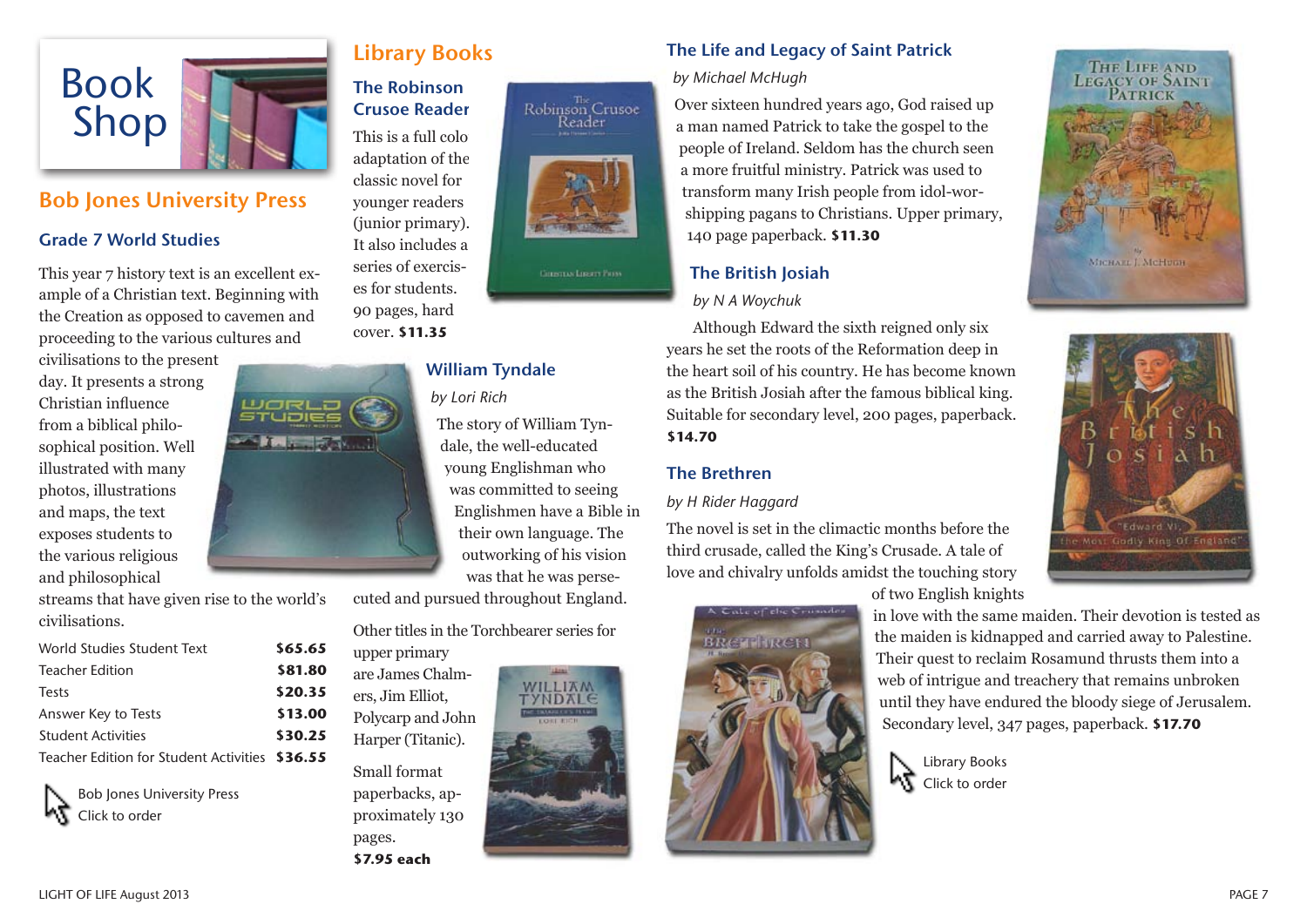# Curriculum extras

# **Westminster** Shorter **Catechism** with **Cartoons**

*by Vic Lockman* Entertaining presentations of this great teaching tool for both older and younger



children. Ideal for family study and for instructing in the great truths of the faith.

| The Westminster Shorter Catechism with    |        |  |
|-------------------------------------------|--------|--|
| Cartoons (paperback)                      | \$2.00 |  |
| The Westminster Shorter Catechism with    |        |  |
| Cartoons (self cover version)             | \$2.00 |  |
| The Catechism for Young Children with     |        |  |
| Cartoons Book 1                           | \$2.00 |  |
| The Catechism for Young Children with     |        |  |
| Cartoons Book 2                           | \$2.00 |  |
| How Shall We Worship God? A Catechism for |        |  |
| the Family                                | \$2.00 |  |



# Genesis

*From the Herein is Love series by Nancy Ganz*

With the skill of a story-teller this commentary of Genesis opens the story to children and their parents connecting the details of each story to God's plan in salvation always pointing to Christ. A great study for your family. 380 pages, paperback. **\$16.95**



Other commentaries in this series are Exodus, Leviticus and Numbers.



# LEM Phonics Corner Evelyn Garrard

After coming home from India and Nepal I have had a few 'glitches'.

I had a heart attack, my car had an accident (fortunately I wasn't in it and no one was hurt), and a trip to SA by car for my brother's funeral, because I was not able to fly so soon after a heart attack.

I am getting on track again now but would appreciate your prayers to be able to continue the work with the same energy I have enjoyed for a long time before this happened.

In this Phonics Corner I want to say a few words about our Intermediate Course which we now offer via email. This course can be taken after successfully completing the Introductory Course and then using it to teach LEM Phonics in a school or homeschooling setting. The aim is for teachers to understand the concepts on a deeper level and (where desired) to prepare for the final 'Advanced Course' which allows a teacher to become a trainer of teachers. I am working to also get the theory part of this course available via email.

I really enjoy working with the Intermediate students. Earlier it was done by post, but via email the course goes faster and it is very easy to give feedback by email or by phone. I have also been able to continue the courses when overseas.

The best way to promote this course, I think, is to let one of our students talk, so here is a brief appraisal from Samantha, who has just recently finished her 15 Modules and excelled in her exam with 93%.

LEM Phonics... I love it. I see it work from the very early stages, when the students are just becoming aware of sounds, then being able to put these sounds together to make words, and then be able to read these words.

I am a Teacher Aide at Torquay State School in Qld and have been working in the Preschool/Prep area for almost 30 years. I have just completed the Intermediate LEM Phonics course and have loved it (well... maybe not the exam.) It has been both challenging and rewarding. Thanks must go to Evelyn for her assistance and guidance. It certainly has expanded my understanding of the program and how it works, for the individual student, and for the teacher and the students in the classroom. There are many aspects of this course that would benefit every teacher in the classroom.

The proof is in the pudding! Every day, I see little success stories in our Prep classes. Like when a student was trying to sound out the word want but it just didn't sound right. Then we put a